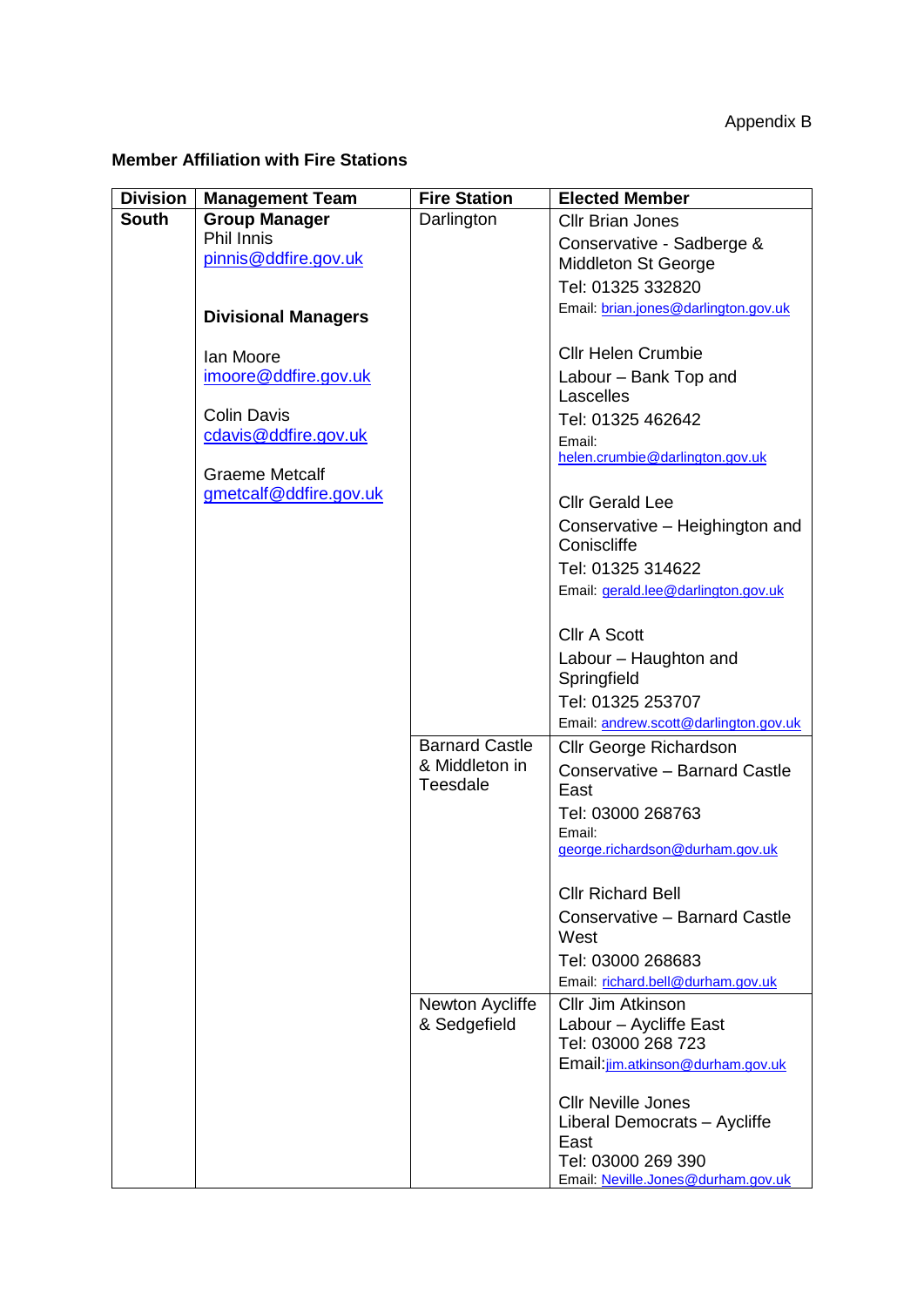|              |                                                                                                                                                | Spennymoor                | <b>CIIr Julie Cairns</b><br>Independent The Durham<br>Group - Chilton<br>Tel: 03000 269 258<br>Email: Julie.cairns@durham.gov.uk<br><b>Cllr Joe Quinn</b><br>Conservative - Ferryhill<br>Tel: 03000 269 069<br>Email: joe.quinn@durham.gov.uk<br>Cllr Jan Blakey<br>Independent - Coxhoe<br>Tel: 03000 268 823<br>Email: jan.blakey@durham.gov.uk |
|--------------|------------------------------------------------------------------------------------------------------------------------------------------------|---------------------------|---------------------------------------------------------------------------------------------------------------------------------------------------------------------------------------------------------------------------------------------------------------------------------------------------------------------------------------------------|
|              |                                                                                                                                                | <b>Bishop</b><br>Auckland | Cllr Sam Zair<br>Independent The Durham<br>Group - Bishop Auckland Town<br>Tel: 03000 268 795<br>Email: sam.zair@durham.gov.uk<br><b>Cllr Shirely Quinn</b><br>Labour - Shildon and Dene<br>Valley<br>Tel: 03000 268 823<br>Email: shirely.quinn@durham.gov.uk                                                                                    |
| <b>North</b> | <b>Group Manager</b><br>lan Irving<br>lan.irving@ddfire.gov.uk<br><b>Divisional Managers</b>                                                   | Crook                     | <b>Cllr Richard Manchester</b><br>Labour - Tow Law<br>Tel: 03000 268719<br>Email:<br>richard.manchester@durham.gov.uk                                                                                                                                                                                                                             |
|              | <b>Justin Parry</b><br>justin.parry@ddfire.gov.uk<br><b>Chris Williams</b><br>cwilliams@ddfire.gov.uk<br>Dan Wootton<br>dwootton@ddfire.gov.uk | Durham                    | <b>Cllr Bill Kellett</b><br>Labour - Sherburn<br>Tel: 03000 268 715<br>Email: bill.kellett@durham.gov.uk<br><b>Cllr Lesley Mavin</b><br>Liberal Democrat - Belmont<br>Tel: 03000 264 352<br>Email: Lesley.mavin@durham.gov.uk                                                                                                                     |
|              |                                                                                                                                                | Seaham                    | <b>Cllr Leanne Kennedy</b><br>Labour - Dawdon<br>Tel: 03000 268 823<br>Email:<br>Leanne.kennedy@durham.gov.uk                                                                                                                                                                                                                                     |